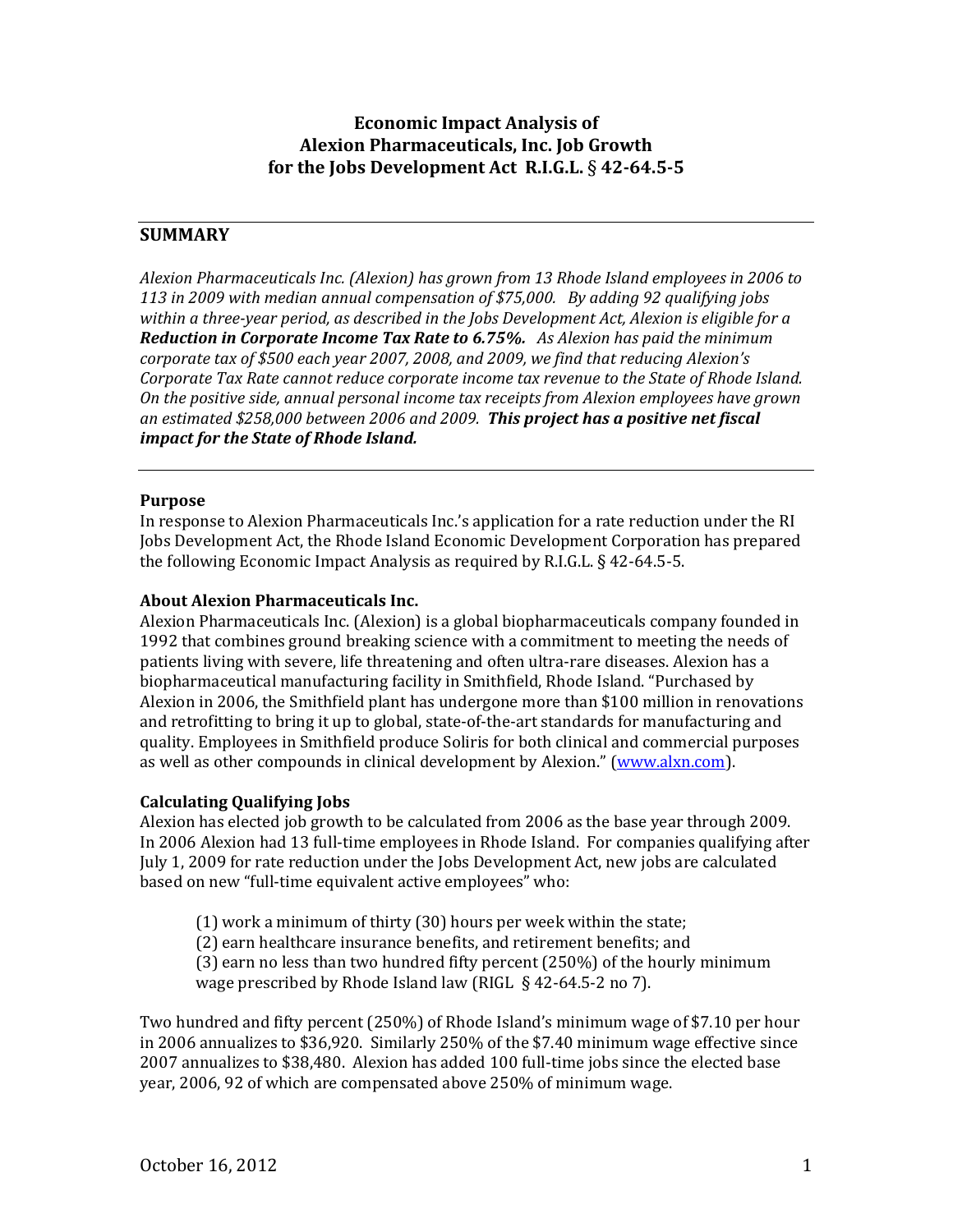|      | <b>Applicant Company</b> |      |                                         |                             | Rhode Island<br><b>All Industries</b> |
|------|--------------------------|------|-----------------------------------------|-----------------------------|---------------------------------------|
| Year |                          | Jobs | Jobs Paying More than<br>250% Min. Wage | Median<br><b>Annual Pay</b> | Median<br>Annual Pay                  |
| 2006 | <b>BASE YEAR</b>         | 13   | 13                                      | \$95,000                    | \$32,430                              |
| 2007 | YEAR 1                   | 72   | 65                                      | \$65,000                    | \$33,340                              |
| 2008 | YEAR <sub>2</sub>        | 101  | 90                                      | \$65,920                    | \$34,150                              |
| 2009 | YEAR 3                   | 113  | 105                                     | \$75,000                    | \$34,940                              |
|      | <b>CHANGE</b>            | 100  | 92                                      |                             |                                       |

#### **Summary of Job Growth and Median Annual Pay 20062009**

Sources: Alexion Pharmaceuticals Inc. and RI Median Annual Pay from Bureau of Labor Statistics, Occupational Employment Statistics.

Alexion offers the following benefits to its full-time employees:

- Company‐paid benefits include life insurance, short and long‐term disability, an employee assistance program, tuition assistance, paid time off, and vacations.
- Cost-shared benefits include comprehensive and flexible medical insurance, prescription drug coverage, vision and dental insurance, and a 401 (k) retirement plan.
- Access to employee‐paid benefits such as flexible spending accounts, supplemental long‐term disability, long‐term disability, long‐term care insurance, a 529 college savings plan, and automobile and home‐owners insurance discounts.

In addition, qualifying job growth must meet the statutory test set out in RIGL § 42‐64.5‐5d: "The median wage of qualifying jobs exceeds by five percent  $(5\%)$  the median annual wage for full-time jobs in Rhode Island and within the taxpayer's industry, with a benefit package that includes healthcare insurance plus other benefits typical of companies within the taxpayer's industry."

The \$75,000 median annual wage for jobs in Rhode Island at Alexion exceeds the \$34,940 median annual wage for all jobs in Rhode Island<sup>1</sup>. The Bureau of Labor Statistics or its Rhode Island partner at the DLT Labor Market Information Unit do not publish Rhode Island *median* annual wages by industry, however the \$82,270 *mean* pay at Alexion exceeds the \$42,199 *mean* pay for Manufacturing in Rhode Island by far more than 5 percent (2009).

## **Estimated Personal Income Tax Revenue**

It is estimated that the new direct full-time jobs result in \$258,000 in new state personal income tax revenue per year. The worksheet that follows details the distribution of employee salaries by income category and breaks down the estimated personal income tax payments.

<sup>&</sup>lt;sup>1</sup> U.S. Bureau of Labor Statistics. (BLS), Occupation Employment Statistics (OES).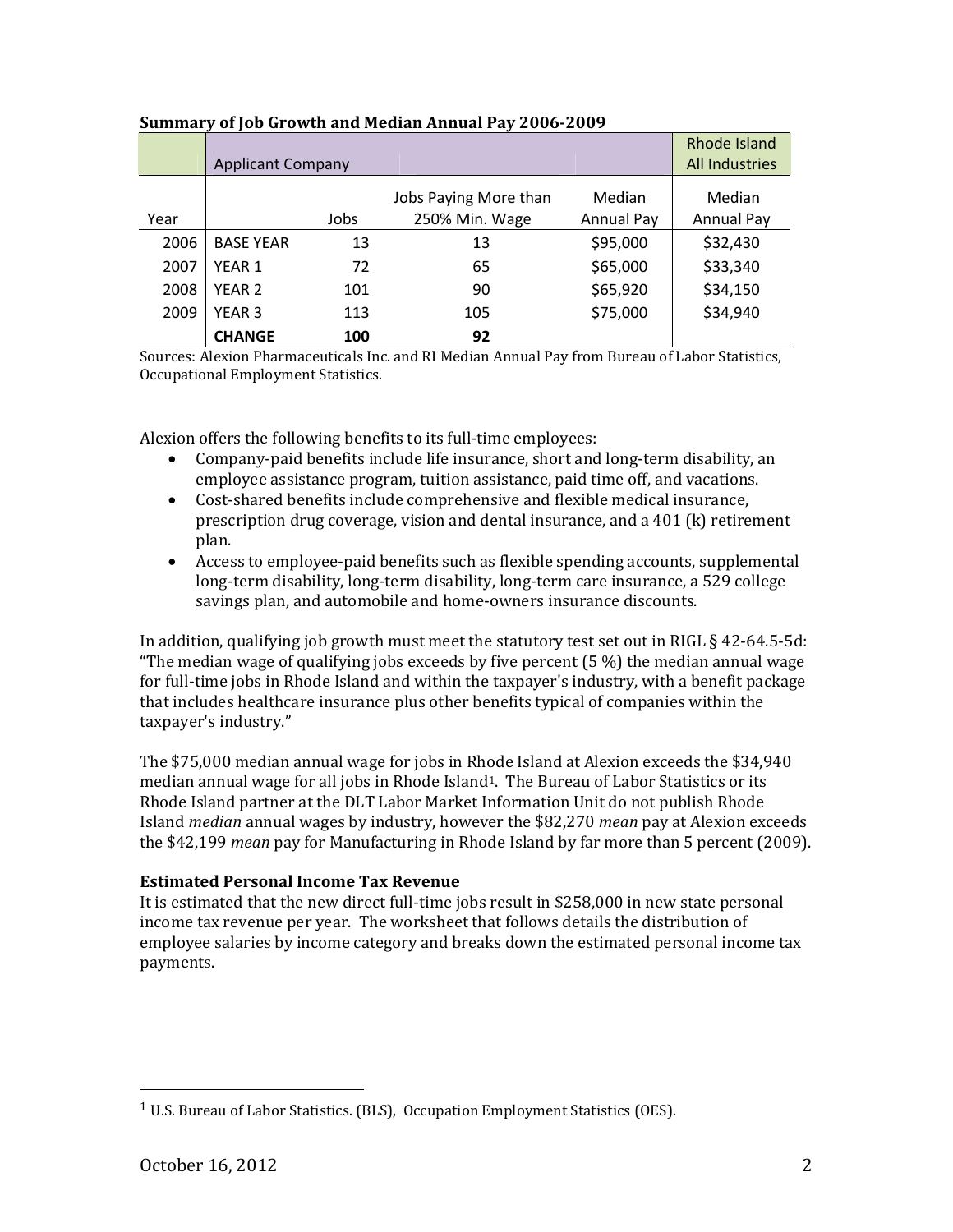| Time   |                                 |                | Average<br>Annual | <b>Total Annual</b> | <b>Estimated RI</b><br>Personal |
|--------|---------------------------------|----------------|-------------------|---------------------|---------------------------------|
| Period | Income Category                 | Jobs           | Pay               | Payroll             | Income Tax                      |
| 2006   | Under 250% min wage (\$36,920)  |                |                   |                     |                                 |
| 2006   | 250% min wage to under \$50,000 |                |                   |                     |                                 |
| 2006   | \$50,000 to under \$75,000      | 5              | \$62,850          | \$314,252           | \$8,829                         |
| 2006   | \$75,000 to under \$100,000     | $\overline{2}$ | \$91,180          | \$182,360           | \$5,967                         |
| 2006   | \$100,000 to under \$200,000    | 6              | \$134,157         | \$804,940           | \$32,367                        |
| 2006   | \$200,000 or more               |                |                   |                     |                                 |
| 2006   | <b>TOTAL</b>                    | 13             | \$288,187         | 1,301,552           | \$47,163                        |
|        |                                 |                |                   |                     |                                 |
| 2007   | Under 250% min wage (\$38,480)  | 7              | \$32,812          | \$229,685           | \$5,378                         |
| 2007   | 250% min wage to under \$50,000 | 8              | \$43,412          | \$347,295           | \$9,692                         |
| 2007   | \$50,000 to under \$75,000      | 32             | \$61,782          | \$1,977,034         | \$54,441                        |
| 2007   | \$75,000 to under \$100,000     | 10             | \$87,684          | \$876,843           | \$26,896                        |
| 2007   | \$100,000 to under \$200,000    | 15             | \$126,921         | \$1,903,818         | \$72,173                        |
| 2007   | \$200,000 or more               |                |                   |                     | \$-                             |
| 2007   | <b>TOTAL</b>                    | 72             | \$352,612         | 5,334,675           | \$168,580                       |
|        |                                 |                |                   |                     |                                 |
| 2008   | Under 250% min wage (\$38,480)  | 11             | \$33,238          | \$365,617           | \$8,513                         |
| 2008   | 250% min wage to under \$50,000 | 11             | \$42,998          | \$472,975           | \$12,780                        |
| 2008   | \$50,000 to under \$75,000      | 38             | \$60,675          | \$2,305,657         | \$62,230                        |
| 2008   | \$75,000 to under \$100,000     | 20             | \$86,392          | \$1,727,843         | \$51,114                        |
| 2008   | \$100,000 to under \$200,000    | 19             | \$125,938         | \$2,392,818         | \$88,432                        |
| 2008   | \$200,000 or more               | 2              | \$207,500         | \$415,000           | \$13,350                        |
| 2008   | <b>TOTAL</b>                    | 101            | \$556,741         | \$ 7,679,910        | \$236,419                       |
|        |                                 |                |                   |                     |                                 |
| 2009   | Under 250% min wage (\$38,480)  | 8              | \$33,244          | \$265,949           | \$6,096                         |
| 2009   | 250% min wage to under \$50,000 | 10             | \$41,135          | \$411,354           | \$10,579                        |
| 2009   | \$50,000 to under \$75,000      | 38             | \$60,227          | \$2,288,625         | \$73,717                        |
| 2009   | \$75,000 to under \$100,000     | 25             | \$84,194          | \$2,104,860         | \$58,373                        |
| 2009   | \$100,000 to under \$200,000    | 30             | \$127,629         | \$3,828,871         | \$140,308                       |
| 2009   | \$200,000 or more               | 2              | \$219,402         | \$438,804           | \$16,566                        |
| 2009   | <b>TOTAL</b>                    | 113            | \$565,831         | \$9,338,463         | \$305,638                       |
|        |                                 |                |                   |                     |                                 |

#### **Personal Income Tax Estimation Worksheet**

Increase in Estimated Personal Income Tax 2006-2009 **\$ 258,000**

## **Estimation Method**

Tax Estimation Worksheet shows actual employment and earnings for years 2006‐2009 provided by Alexion alongside personal income tax revenues estimated by RIEDC. It is assumed that half of employees earning under \$50,000 file as single, half as married (joint returns) and that standard deductions are taken. For incomes over \$50,000, the assumed percent filing as married (joint returns) increases as calculated from the annual RI Statistics of Income published by the RI Division of Taxation, Department of Revenue. For incomes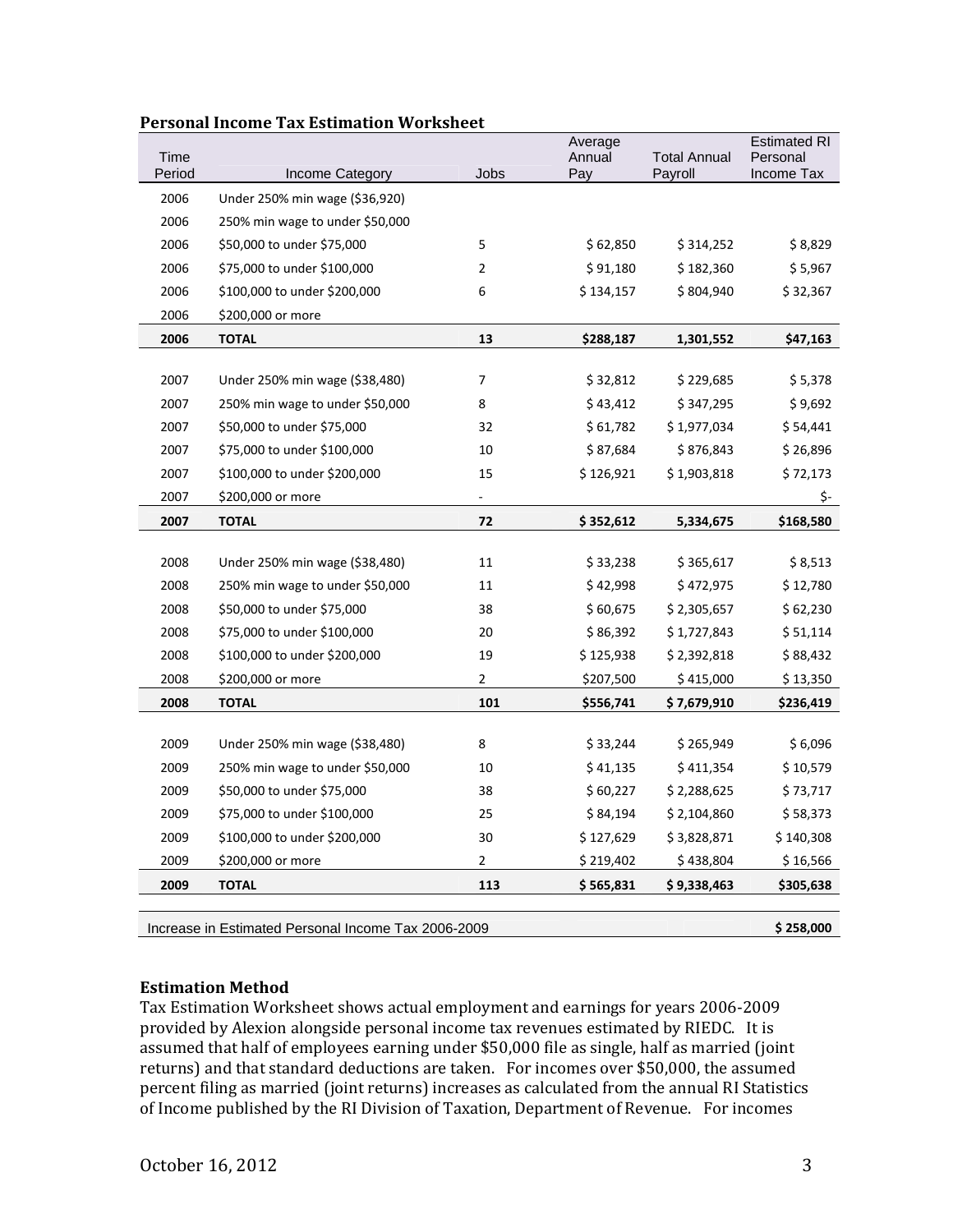above \$50,000 average numbers of exemptions and itemized deductions are assumed also using values from the RI Statistics of Income.

# **Net Fiscal Impact**

Alexion paid the minimum corporate tax payment of \$500 for tax years 2007, 2008, and 2009. Tax payments cannot decline from this level by qualifying for a Corporate Tax Rate reduction under the Jobs Development Act. It is estimated that job growth at Alexion between 2006 and 2009 resulted in \$258,000 in new state personal income tax revenue. **This economic impact analysis finds that this application for a corporate tax rate reduction under the RI Jobs Development Act has a positive net fiscal impact for the State of Rhode Island.** 

# **STATUTORY SUMMARY**

While most of these points have been addressed above, this section of the analysis addresses the specific requirements of R.I.G.L. § 42‐64.5‐5 (in italics) one by one.

# *(i) The impact on the industry or industries in which the applicant will be involved;*

By supporting Alexion Pharmaceuticals in growing employment at its Rhode Island biomanufacturing facility, this incentive is supporting the growth of high skill, high wage manufacturing jobs in Rhode Island. The opportunity to solidify Alexion's commitment to operations in Rhode Island is particularly beneficial, as Alexion has advanced into the production stage for FDA‐approved pharmaceuticals. The State's strategic focus on growing the bioscience industry is evidenced by the 2005 Tech Collective report "Biotech Rhode Island: An Analysis of Opportunities for Growth" produced through support from the Governor's Workforce Board and the RI Economic Development Corporation. Rhode Island has been investing in education and training for biomanufacturing jobs through the Governor's Workforce Board, the Tech Collective (its industry partner), and through the creation of education programs at the University of Rhode Island and the Community College of Rhode Island.

# *(ii) State fiscal matters, including the state budget (revenues and expenses);*

In tax years 2006 through 2009, Alexion paid the \$500 minimum corporate tax. Corporate taxes cannot decline below the \$500 minimum. It is estimated that job growth at Alexion between 2006 and 2009 resulted in \$258,000 in new state personal income tax revenue.

## *The financial exposure of the taxpayers of the state under the plans for the proposed investment and negative foreseeable contingencies that may arise therefrom;*

The State of Rhode Island is not taking on any risk through approval of the rate reduction under the Jobs Development Act.

## *(iii) The approximate number of fulltime, parttime, temporary, seasonal and/or permanent jobs projected to be created, construction and nonconstruction;*

Alexion is qualifying for the rate reduction with actual jobs added 2006‐2009. Alexion created 92 permanent full‐time jobs that meet the qualifying criteria under the statute.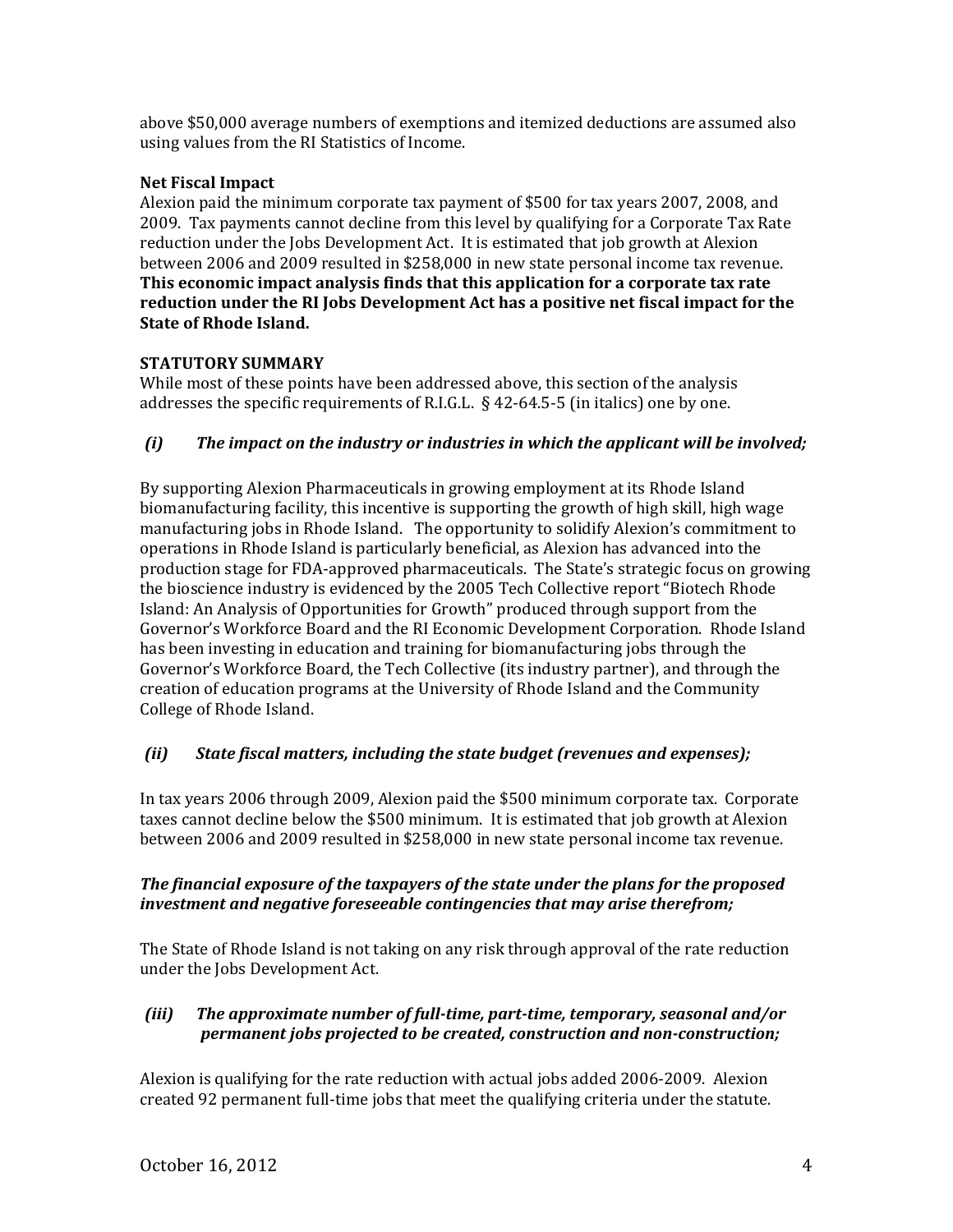Alexion employed 113 permanent full‐time employees in Rhode Island in 2009 with a median salary of \$75,000. No construction jobs are associated with this application.

# *(iv) Identification of geographic sources of the staffing for identified jobs;*

The current jobs at Alexion have been filled from the Providence Metropolitan Labor Market Area as well as from adjoining labor market areas. The biomanufacturing programs at the Community College of Rhode Island and the University of Rhode Island as well as biology programs in other colleges and universities in the state are preparing Rhode Islanders for jobs in this field.

# *(v) The projected duration of the identified construction jobs;*

No construction jobs are associated with this application.

# *(vi) The approximate wage rates for each category of the identified jobs;*

The wage profile of Alexion employees is as follows in 2009

| \$30,000 to 250% of min wage (\$38,480) | 8  |
|-----------------------------------------|----|
| 250% min wage to under \$50,000         | 10 |
| \$50,000 to under \$75,000              | 38 |
| \$75,000 to under \$100,000             | 25 |
| \$100,000 to under \$220,000            | 32 |

## *(vii) The types of fringe benefits to be provided with the identified jobs, including healthcare insurance and any retirement benefits;*

Alexion offers the following benefits to its full-time employees:

- Company‐paid benefits include life insurance, short and long‐term disability, an employee assistance program, tuition assistance, paid time off, and vacations.
- Cost-shared benefits include comprehensive and flexible medical insurance, prescription drug coverage, vision and dental insurance, and a 401 (k) retirement plan.
- Access to employee‐paid benefits such as flexible spending accounts, supplemental long‐term disability, long‐term disability, long‐term care insurance, a 529 college savings plan, and automobile and homeowners' insurance discounts.

## *(viii) The projected fiscal impact on increased personal income taxes to the state of Rhode Island; and*

The expansion of employment at Alexion from 2006 to 2009 has expanded state personal income collections by an estimated \$258,000.